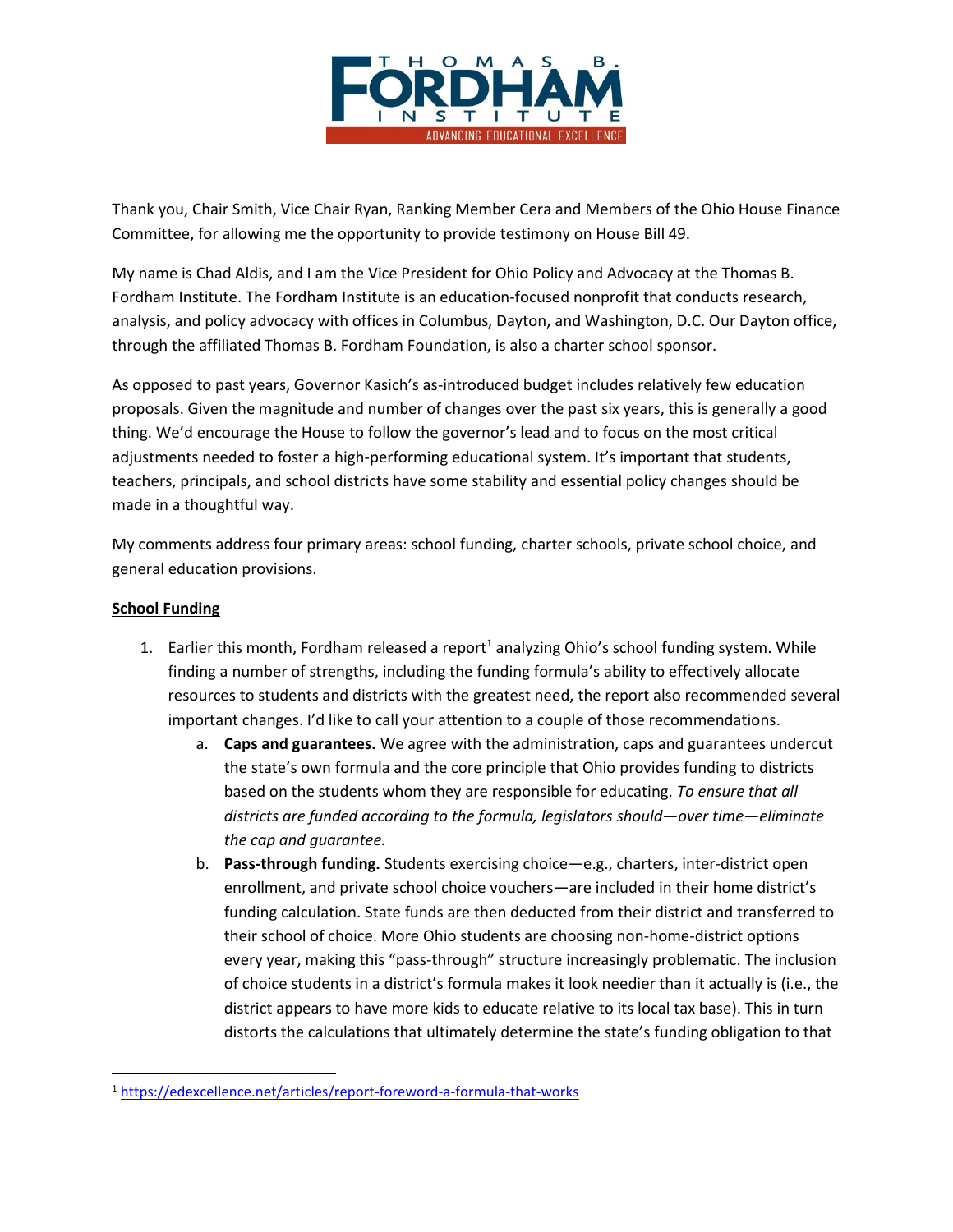district. *To create a cleaner and more efficient funding formula, legislators should eliminate the pass-through and instead fund schools of choice directly from the state.*

2. **Incentive funding for third grade reading proficiency and high school graduation rates.** These initiatives should either be reworked or eliminated. As currently structured, the formula used to calculate the funding amounts spreads a little money to everyone, but fails to be a strong incentive for higher performance. A better approach might be to give larger awards to districts that reach a very high bar or show significant gains in year to year performance. If reworked, it's important to have funding available for districts that improve; otherwise, almost all funds would simply go to the lowest-poverty districts.

## **Charter Schools**

l

- 1. **Charter school oversight.** We support the significant increase requested in the executive budget for charter school and sponsor oversight. This is consistent with both the sponsor evaluation requirements and the stronger accountability measures passed in House Bill 2.
- 2. **\$25 million charter facility grant fund.** Last biennium, a \$25 million charter facility grant competition was funded to allow high performing charter schools to expand or replicate. It's not in this year's proposed budget, but we request that it be added. Ohio has some great charter schools, but we haven't facilitated the growth and expansion of our high performers. In a recent Fordham report, we found some of the lowest numbers on record of startup charters in 2015 and 2016. Just eight new schools opened in these years. The legislature should help make Ohio an attractive place for excellent charters to do business. An allotment for facility dollars would accelerate the growth of much needed quality charters in Ohio. Without an incentive, the status quo in Ohio, where a low performing charter school is almost as likely as a high performer to replicate, will continue.
- **3. Charter school per pupil facility funding.** The National Charter School Resource Center of the United States Department of Education released a report<sup>2</sup> in January detailing the facility challenges faced by Ohio charter schools. The average charter school spends \$800 per pupil for facility costs but currently receives only \$200 per pupil, and this amount would be maintained under the governor's proposal. To minimize the use of dollars intended for classroom instruction being spent on facilities, we recommend increasing the per-pupil funding amount to \$400 over the biennium.
- **4. Sponsor evaluation system.** While we strongly support the robust accountability represented by the sponsor evaluation system, the system still needs improvements. Specifically, the compliance portion should be streamlined to use an audit-like process to sample required documents and gauge compliance, the academic accountability portion should be reworked to better reflect student growth, and sponsors should have the ability to review the rating and consult with ODE prior to a final rating being issued publicly.

<sup>2</sup> <https://www.charterschoolcenter.org/publication/analysis-charter-school-facility-landscape-ohio>